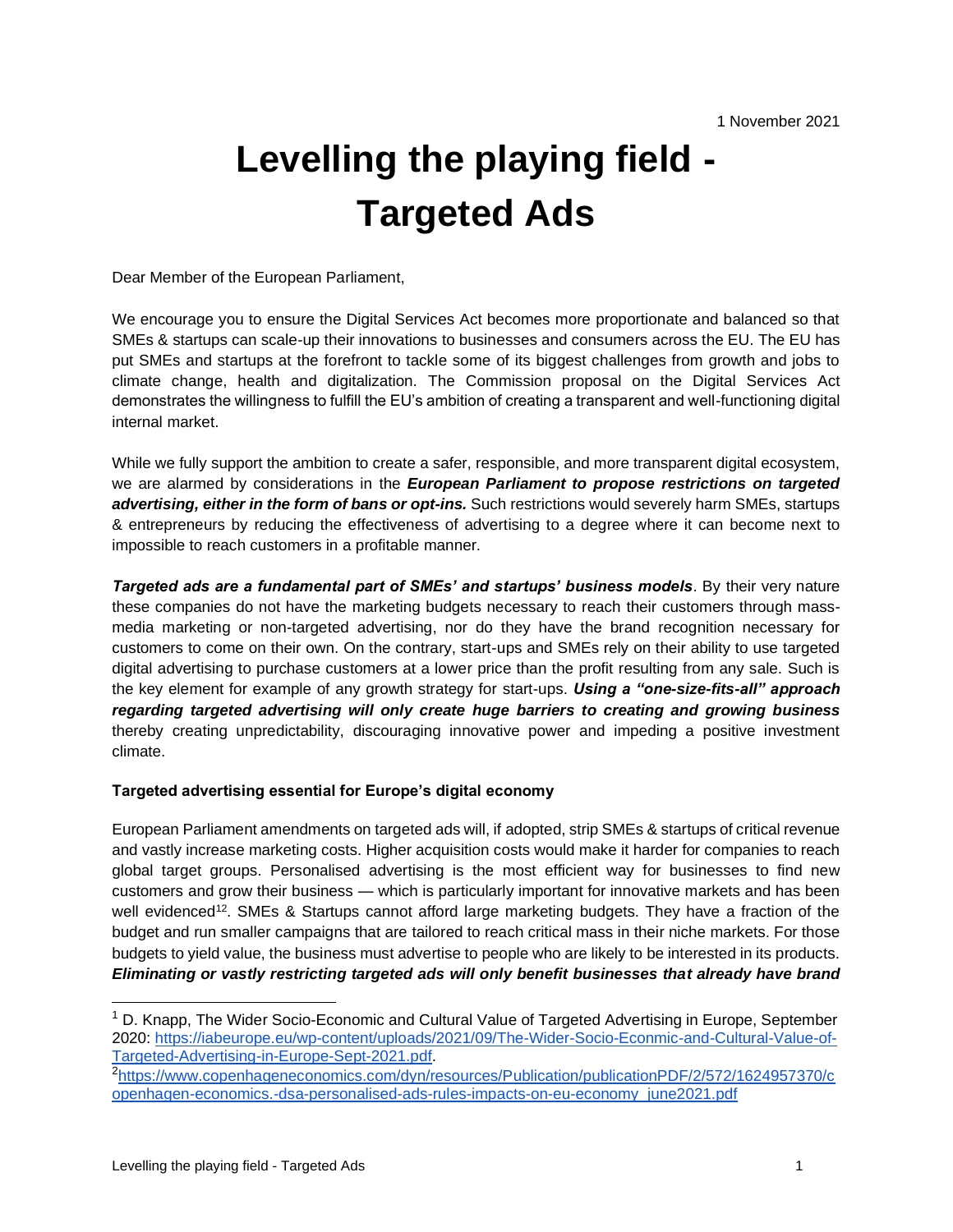*recognition and can afford to spend large sums on mass media advertising.* Removing startups' & SME's ability to target their products/services will also impede scaling up in new markets and stands in contrast to the EUs ambitions. Considerations on an opt-in solution as a sole legal basis available for the purpose of targeted advertising circumvents GDPR that stipulates that all six legal grounds are equal, and no single legal ground enjoys an elevated status. A company's choice of the most appropriate legal basis for processing of personal data must not be ruled out a priori, and in particular, a lack of flexibility would leave SMEs and startups at a disadvantage.

As a European Parliament's study itself has found "*Advertising has been a key driver for the digital economy."*<sup>3</sup> Advertising is essential, natural and a legitimate business tool for business in reaching target customers and is beneficial for consumers as well. Destroying this, through a ban on targeted digital advertising or an opt-in, will severely damage the ecosystem on which the European Union's digital ambitions rely. Furthermore, a vast majority of European citizens value that targeted advertising supports the current commercial model of the internet as it offers relevant products and services to them.

The proposals for any restrictions or ban on targeted ads will strangle a key aspect of the digital ecosystem which allows millions of small businesses to reach and connect with customers across Europe. But targeted digital advertising is not only used by small businesses searching for new customers, NGOs also rely on it in their outreach for support, as do public agencies such as health authorities that seek effective means to educate citizens about COVID-19. *Some of the EU's greatest challenges rely on organisations, authorities, and businesses to be able to reach their audience through targeted digital advertising.*  Therefore, a new green startup would have a harder time in reaching potential customers who could be interested in a sustainable solution and thereby slow the green transition. If we did not have advertising targeted to relevant and potential customers, the uptake of innovation and products would be slower and be a general set back to digitalization and a detriment to the European economy. We urge you to keep that in mind in negotiations on the final DSA text and we call on you to recognise the value of the EU's existing legal framework for privacy and data protection and to avoid the inclusion of provisions that would undermine it and we urge the European Parliament to have SME's & startups' interests at heart and recognize the importance of targeted advertising.

Sincerely,

Peter Kofler, Chairman, Danish Entrepreneurs Benedikt Blomeyer, Director EU Policy, Allied for Startups Karina Stan, Director EU Policy, Developers Alliance Greg Mroczkowski, Director Public Policy, IAB Europe Christian Borggreen, Vice President, Computer and Communications Industry Association Lasse Hamilton Heidemann, Head of EU Affairs, Danish Chamber of Commerce Holger Wilcks, CEO, Danish Advertisers and Marketers Bobbie Dennis, Public Affairs & Policy Executive, Advertising Information Group Lucien Burm, President Dutch Startup Association Michal Kardos, SAPIE, Slovak Alliance for Innovation Economy Veronique Willems, Secretary General, SMEunited Jeppe Rosenmejer, Head of Legal, SMV Danmark Kenneth Kamp Butzbach, General Secretary, ISOBRO

<sup>3</sup> https://www.europarl.europa.eu/RegData/etudes/STUD/2021/662913/IPOL\_STU(2021)662913\_EN.pdf